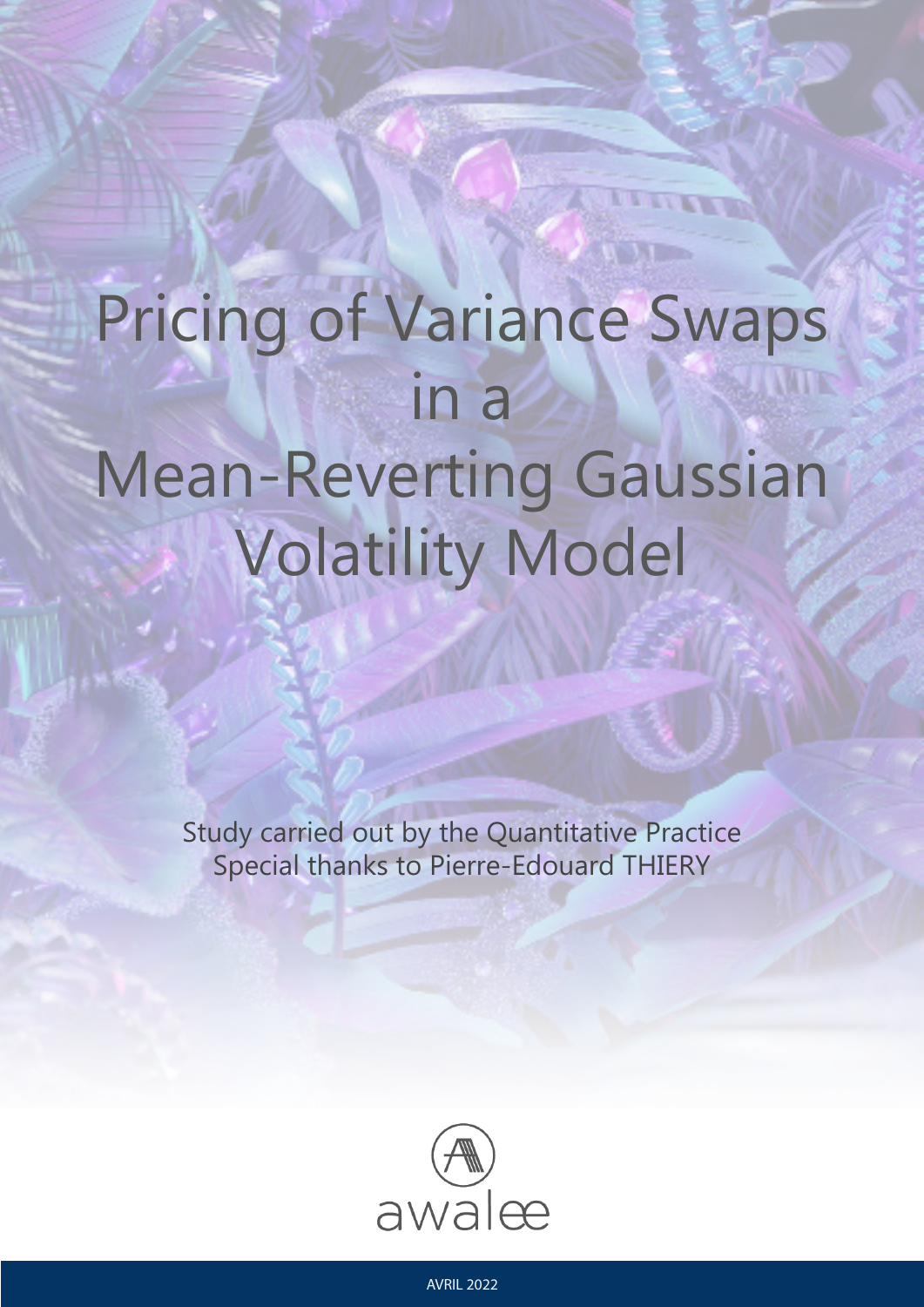# **SUMMARY**

| Introduction |                                                   |                |
|--------------|---------------------------------------------------|----------------|
|              | 1. The Pricing Framework                          | 1              |
|              | 1.1. The Mean-Reverting Gaussian Volatility Model | 1              |
|              | 1.2. The Payoff of Variance Swaps                 | 1              |
|              | 2. How To Mathematically Handle The Expectation?  | $\overline{2}$ |
|              | 2.1. From One To Two Problems                     | $\overline{2}$ |
|              | Start With The End: The First Problem<br>2.2.     | 3              |
|              | The Second Problem<br>2.3.                        | 4              |
|              | 3. When All The Pieces Are Put Together           | 6              |
|              | Conclusion                                        | 6              |
|              | <b>References</b>                                 |                |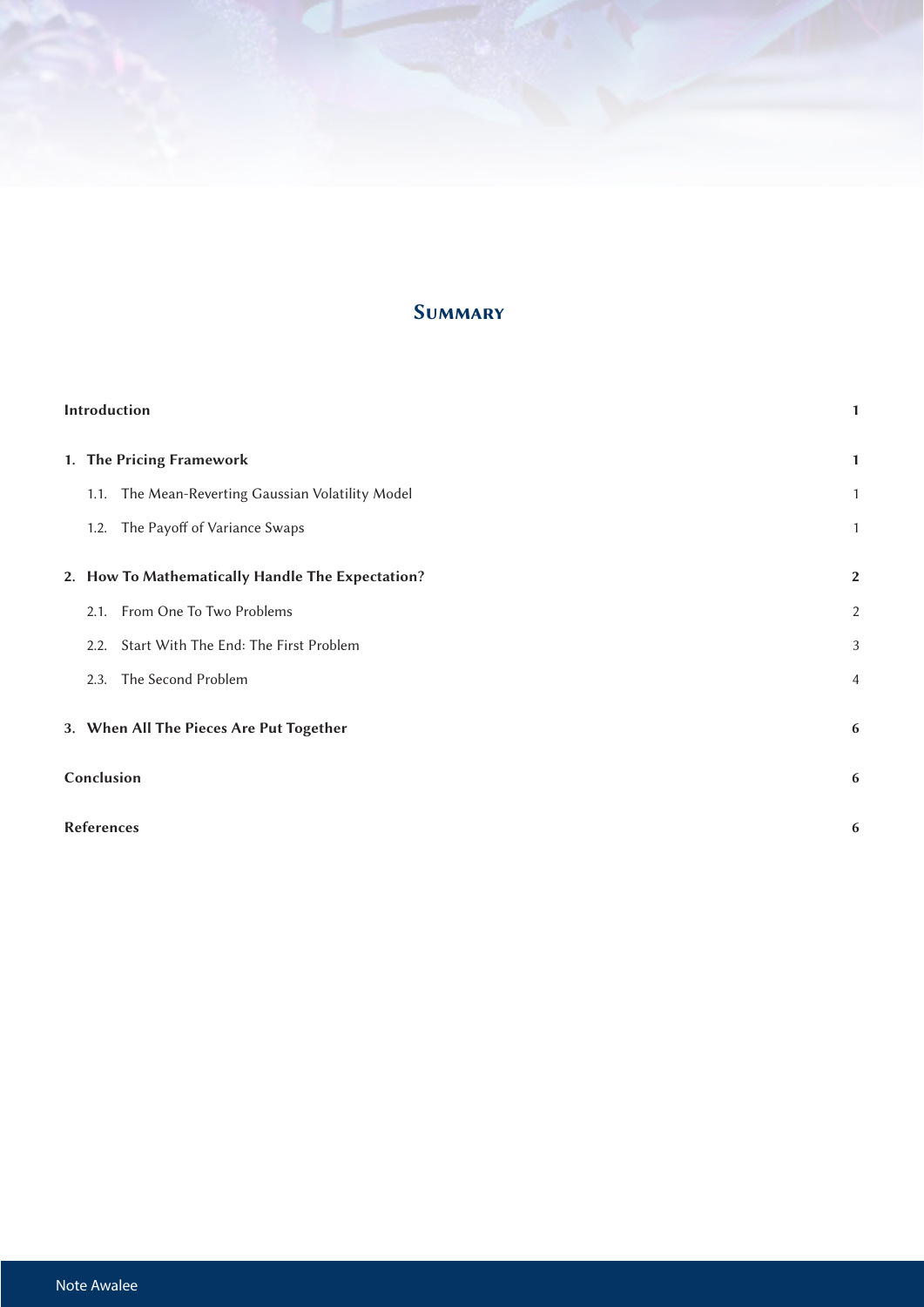## Introduction

Trading volatility is not the newest idea in finance, even though it is not something which is as straightforward as the trading of other asset since volatility is not a tradable asset in itself. It is only a quantity which is related to another tradable asset. However, due to the strong interest in volatility, volatility products have emerged over the last few decades, the most popular one being the variance swap.

The pricing of variance swaps soon gained much mathematical interest. There are two types of valuation methods: analytical and numerical. Among the analytical methods, the pioneer work by Carr, Madan and Demeterfi and al.[1] [2] has played an important role: it established that it is possible to replicate the cumulated, continus, realized variance over a given interval by a static positions in a continuum of options, plus dynamic positions in futures. Those results, albeit of the utmost theoretical importance, face several challenges, the most severe ones being the fact the there is no such thing as a continuum of options for all strikes, and that the realized volatility is defined through an integral [3]. However it is worth noticing that this replicating approaches is modelfree.

Analytical approaches have also been studied in a modeldependent framework, most of the models relying of a stochastic volatility [4]. However, once again, the realized volatility is apprehended with a purely mathematical point of view, as a quantity which is defined continuously through an integral, instead of choosing a discrete definition, as it is the case on financial markets.

To circumvent this issue, numerical methods have been developed [5] [6]. Nonetheless, those methods do not incorporate stochastic volatilities and all their characteristics.

Therefore much attention has been paid recently on the question of pricing variance swaps defined discretely with a stochastic volatility model [7] [8] [9], [10], for instance a Heston model [11]. In our paper, we choose to work with a meanreverting Gaussian volatility model [12]. Such a model has already been used for the pricing a variance swap defined discretely thanks to real returns: some interesting techniques have been introduced, such dimension reduction and the use of the Fourier transform, to solve this pricing problem. In our work, we adapt those techniques to resolve a slightly different, but harder, problem: the pricing of variance swap defined discretely with log-returns. Using log-returns to define a variance swap is indeed a widespread alternative to real returns on financial markets, but such a choice adds a layer of mathematical complexity when it comes to pricing.

## 1 The Pricing Framework

## 1.1 The Mean-Reverting Gaussian Volatility Model

Before considering volatility products such as variance swaps, we must first define a model for the asset price. We choose a mean-reverting Gaussian model [12], meaning that the volatility of the asset is assumed to follow an OrnsteinUhlenbeck process. If we denote  $(S_t)$  the price of the asset, we can write:

$$
\begin{cases} dS_t = \mu S_t dt + \nu_t S_t dB_t^S \\ d\nu_t = \tilde{\kappa}(\tilde{\theta} - \nu_t) dt + \sigma dB_t^{\nu} \end{cases}
$$

where  $B^S$  and  $B^{\nu}$  are two Brownian motions under the historical probability  $\mathbb{P}$ , such that  $\langle dB_t^S, dB_t^{\nu} \rangle = \rho dt$ ,  $\mu$  is the expected return of the asset,  $\tilde{\theta}$  the long-term mean of its volatility,  $\kappa$  the speed of the mean-reverting behavior of the asset volatility,  $\sigma$  the volatility of volatility.

If we assume that the market is arbitrage-free, it means that there exists a risk-neutral probability, which we denote Q. Under such a probability, the dynamics of the asset can be rewritten with the risk-free rate *r*:

$$
\begin{cases} dS_t = rS_t dt + \nu_t S_t dW_t^S \\ d\nu_t = \kappa(\theta - \nu_t) dt + \sigma dW_t^{\nu} \end{cases}
$$

where  $W^S$  and  $W_\nu$  are two Brownian motions under  $\mathbb{Q}$ , exhibiting the same constant correlation  $\rho$ .

### 1.2 The Payoff of Variance Swaps

If we consider a time period [0, *T*], a variance swap on a given underlying *S* over such a period is a contract between two parties: at maturity, the first one pays the second one the realized variance of the asset over  $[0, T]$ , while the second one pays the first one a predetermined amount, known as the variance strike of the contract. So, if we denote  $N$  the notional of the contract,  $\sigma_R^2(0, T)$  the annualized realized variance and  $K_v$  the variance strike, the payoff at maturity of the variance swap is equal to:

$$
V_T = \left(\sigma_R^2(0,T) - K_v\right)\mathcal{N}
$$

To compute the realized variance, it is first necessary to consider a discretization of the time period [0, *T*] with *N* points:  $N\Delta t = T$  and  $t_i = i\Delta t$ . Then, in real life, there are two ways of defining the realized variance: this may be done either with actual returns, or with log-returns. With actual returns, the annualized realized variance is given by:

$$
\sigma_R^2(0, T, N) = \frac{A}{N} \sum_{i=1}^N \left( \frac{S_{t_i} - S_{t_{i-1}}}{S_{t_{i-1}}} \right)^2
$$

With log-returns, the annualized variance is equal to:

$$
\sigma_R^2(0,T,N)=\frac{A}{N}\sum_{i=1}^N\ln^2\left(\frac{S_{t_i}}{S_{t_{i-1}}}\right)
$$

Two remarks are worth noticing. First, the annualization depends on the sampling frequency. For instance, if *∆t* is equal to one business day, since there are typically 252 business days in a year, *A* = 252. With a weekly sampling, *A* would be equal to 52, and so on and so forth. Second, we do not subtract the mean of the returns in the above formulas: considering that such a mean is equal to 0 is a common assumption when it comes to variance swaps in real life. Thanks to this assumption, variance swaps exhibit an additive property: it is possible to construct a variance swap over a longer period of time by considering two variance swaps on shorter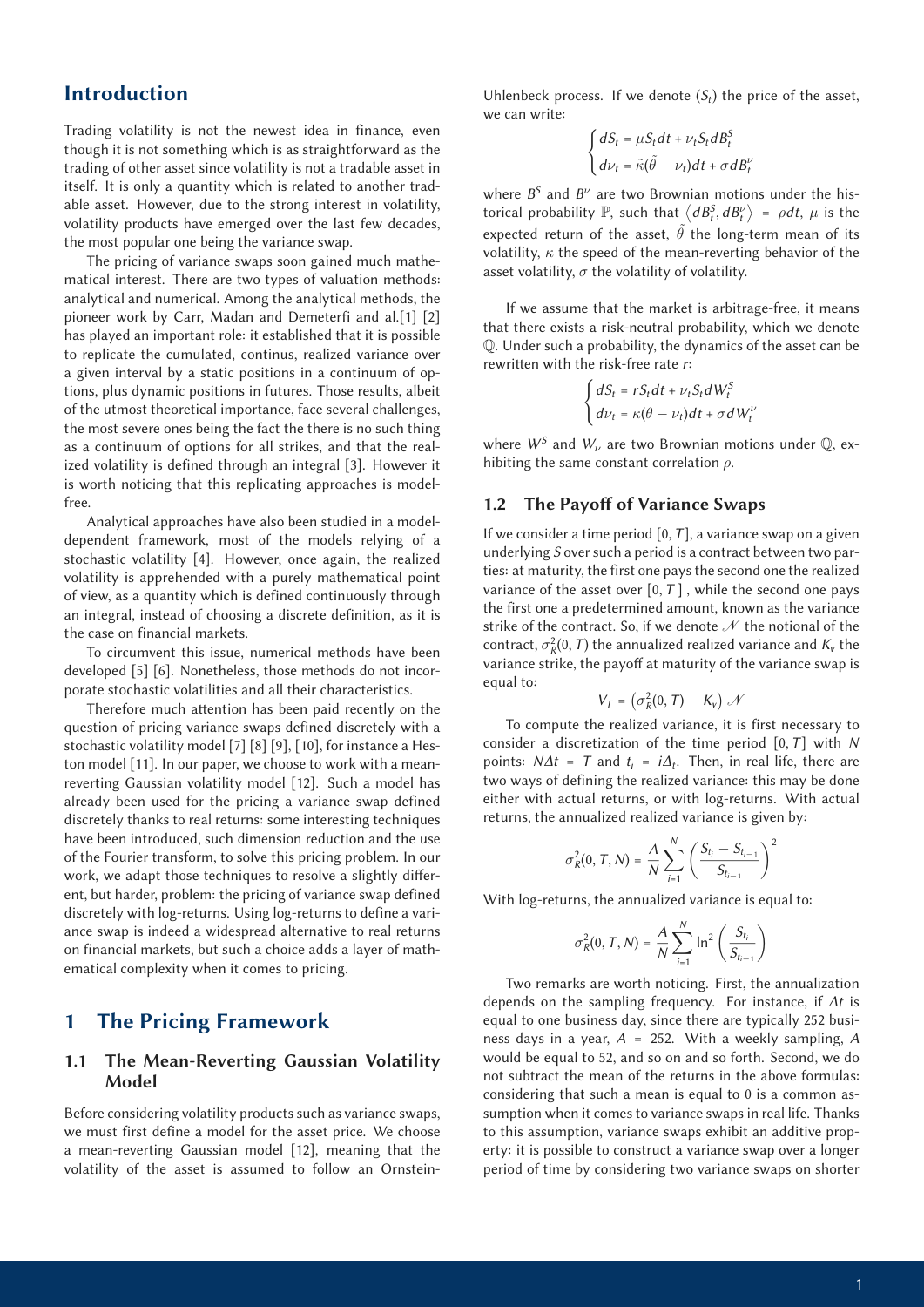periods of time.

According to the theory of pricing, the value  $V_t$  of the variance swap at date  $t \leq T$  is given by the following expectation under the risk-neutral probability Q:

$$
V_t = \mathbb{E}^{\mathbb{Q}}_t \left[ e^{-r(T-t)} \left( \sigma_R^2(0, T) - K_v \right) \mathcal{N} \right]
$$

There is usually no cost for any party to enter a variance swap: there is no exchange of money at the inception of the contract. This means that the value  $V_0$  should be equal to 0. This enables us to determine the fair value of the variance strike *K<sub>v</sub>*:

$$
K_v^{fair} = \mathbb{E}^{\mathbb{Q}}_0 \left[ \sigma_R^2(0, T) \right]
$$

This fair variance strike is important since it ensures that the variance swap is fair, meaning that nothing needs to be paid at the inception of the contract. If the strike is not equal to the fair variance strike, one of the parties must pay an amount of money to the other one so as to make sure that the contract is fair. Typically, the fair variance strike is used when entering a variance swap. Therefore the valuation of a variance swap amounts to the computations of the fair variance strike.

As mentioned in the introduction, we focus in our work on the log-return case, so the fair variance strike is equal to:

$$
\mathbb{E}_0^{\mathbb{Q}}\left[\sigma_R^2(0,T)\right] = \frac{A}{N}\sum_{i=1}^N \mathbb{E}_0^{\mathbb{Q}}\left[\ln^2\left(\frac{S_{t_i}}{S_{t_{i-1}}}\right)\right]
$$

Thus the valuation of a variance can be seen as the computations of the *N* expectations:

$$
\mathbb{E}^{\mathbb{Q}}_0\left[\ln^2\left(\frac{S_{t_i}}{S_{t_{i-1}}}\right)\right]
$$

where *S* follows a mean-reverting Gaussian volatility model. When  $i = 1$ , the situation is slightly simpler, since  $S_0$  is known; however, when  $i > 0$ , the expectations is based on two random variables,  $S_t$  and  $S_t$ <sub>i</sub>.

# 2 How To Mathematically Handle The Expectation?

#### 2.1 From One To Two Problems

As of now, we work for a given index *i*. For the sake of readability, the index *i* will be omitted in most of the notations; if the index *i* is present, it is only to remind the reader that we work for a fixed index *i*.

In order to mathematically compute the expectation  $\mathbb{E}_{0}^{\mathbb{Q}}\left[\ln^{2}\left(\frac{S_{t_{i}}}{S_{t_{i-1}}}\right)\right]$ , we start by introducing a new variable, denoted *D* (instead of *D<sup>i</sup>* ):

$$
D_t = \int_0^t \delta(t_{i-1} - s) S_s ds
$$

where  $\delta(x)$  denotes the Dirac function in *x*. A simpler way of rewriting  $D_t$  is:

$$
D_t = \begin{cases} S_{t_{i-1}} & \text{when } t_{i-1} \leq t \leq t_i \\ 0 & \text{when } 0 \leq t < t_{i-1} \end{cases}
$$

The advantage of the integral form of *D* is just that it gives the differential form:  $dD_t = \delta(t_{i-1} - t)S_t dt$ .

Let us now assume that we consider a derivative whose payoff at maturity  $t_i$  is  $\ln^2\left(\frac{S_{t_i}}{D_t}\right)$  $\sum_{n=1}^{\infty}$ . By definition, this payoff is equal to  $\ln^2 \left( \frac{S_{t_i}}{S_{t_{i-1}}} \right)$ ). We denote  $U_t$  the value at *t* of such a contract. If we write:

$$
U_t = U(S_t, \nu_t, D_t, t)
$$

where *U* is a four-variable function, with variables *S*, ν, *D* and t, we have the following result:

#### Theorem 1: Partial Derivatives Equation *The function U is such that:*

$$
\partial_t U + \frac{1}{2} S^2 \nu^2 \partial_{SS} U + \frac{1}{2} \sigma^2 \partial_{\nu \nu} U + \rho S \nu \sigma \partial_{S \nu} U
$$

$$
+ r S \partial_S U + \kappa (\theta - \nu) \partial_{\nu} U + \delta (t_{i-1} - t) S \partial_D U - r U = 0
$$

*with the terminal condition:*

$$
U(S, \nu, D, t_i) = \ln^2\left(\frac{S}{D}\right)
$$

Albeit impressive, the PDE is not very difficult to establish. To do so, we start by applying Ito's formula to the process  $U_t = U(S_t, \nu_t, D_t, t)$ . This gives us:

$$
dU_t = \left[\partial_t U + \frac{1}{2} S_t^2 \nu_t^2 \partial_{SS} U + \frac{1}{2} \sigma^2 \partial_{\nu \nu} U + S_t \nu_t \rho \sigma \partial_{S \nu} U\right]
$$
  

$$
r S_t \partial_S U + \kappa (\theta - \nu_t) \partial_{\nu} U + \delta(t_{i-1} - t) S_t \partial_D U\right] dt
$$
  

$$
+ S_t \nu_t \partial_S U dW_t^S + \sigma \partial_{\nu} U dW_t^{\nu}
$$

To establish the PDE, we then assume we try to reproduce the payoff at maturity of our contract using a self-financing portfolio *P*. Since we have two sources of risk in our model, *W<sup>S</sup>* and *W*<sup>ν</sup>, we consider two risky assets, each one being associated to one source of risk, plus a risk-free asset *S*0. The first risky asset is the most natural one in our situation: S. Since there is a second source of risk, we assume that there exists a tradable asset *C*, whose source of risk is precisely *W*<sup>ν</sup>. We denote it *C*. By definition, under the risk-neutral probability, *C* has the following dynamics:

$$
dC_t = rC_t dt + \gamma_t C_t dW_t^{\nu}
$$

where  $\gamma_t$  is the volatility of *C*.

Our portfolio can then be written:

$$
P_t = \delta_t S_t + w_t C_t + \delta_t^0 S_t^0
$$

Using the self-financing assumption, we have:

 $dP_t = \delta_t dS_t + w_t dC_t + \delta_t^0 dS_t^0$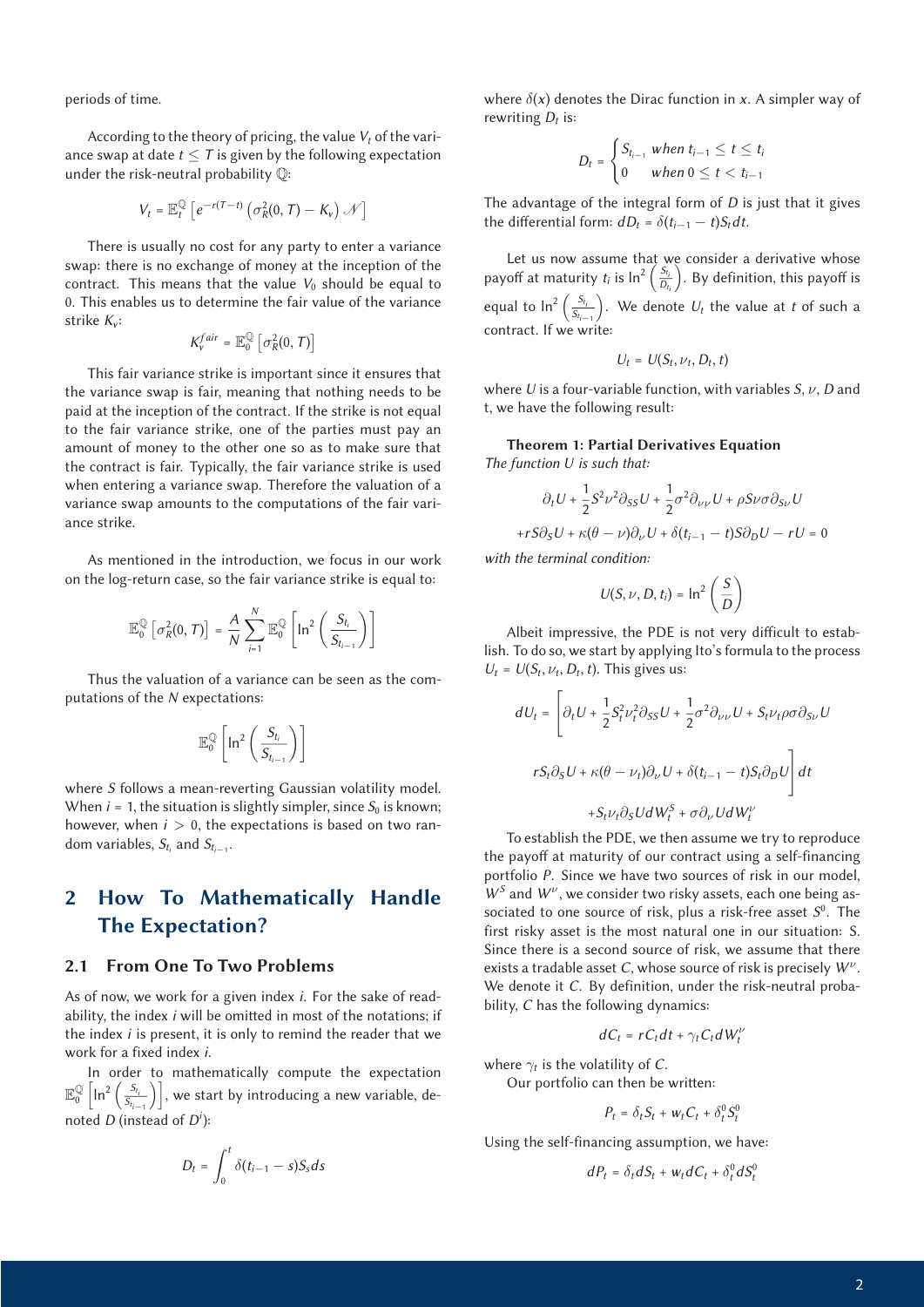$$
= dt \left[ r(U_t - \delta_t S_t - w_t C_t) + \delta_t S_t r + w_t C_t r \right]
$$

$$
+ \delta_t S_t \nu_t dW_t^S + w_t C_t \gamma_t dW_t^{\nu_t}
$$

Now, since our self-financing portfolio *Pt* aims at reproducing the terminal payoff, we have  $U_t = P_t$ : the price of a contract is the cost of its hedge. Identifying the differential terms, we get the PDE of Theorem 1.

Then, using Feynman-Kac formula, we know that the premium to be paid for this derivative at  $t = 0$  is worth:

$$
U(S_0, \nu_0, D_0, 0) = \mathbb{E}^{\mathbb{Q}}_0 \left[ e^{-rt_i} U(S_{t_i}, \nu_{t_i}, D_{t_i}, t_i) \right]
$$

So

$$
\mathbb{E}_0^{\mathbb{Q}}\left[\ln^2\left(\frac{S_{t_i}}{S_{t_{i-1}}}\right)\right] = e^{rt_i}U(S_0,\nu_0,D_0,0)
$$

The gist is to find the desired expectation by finding the solution of the aforementioned PDE. To do so, we are going to work, first on *ti*−1, *ti*, then on [0, *ti*−<sup>1</sup> [ . On both intervals,the PDE can be rewritten:

$$
\partial_t U + \frac{1}{2} S^2 \nu^2 \partial_{SS} U + \frac{1}{2} \sigma^2 \partial_{\nu \nu} U + \rho S \nu \sigma \partial_{S \nu} U
$$

$$
+ r S \partial_S U + \kappa (\theta - \nu) \partial_{\nu} U - r U = 0
$$

First we solve the PDE on the interval *ti*−1, *ti*, using the terminal condition of theorem 1:  $U(S, \nu, D, t_i) = \ln^2\left(\frac{S_t}{S_{t_i}}\right)$ Then, we solve the same PDE on the interval  $[0, t_{i-1}]$  , with a . terminal condition induced from the solution of the previous problem.

#### 2.2 Start With The End: The First Problem

Let us assume we consider a derivative of maturity *T*, on the underlying *S* following the dynamics stated at the beginning of this paper, and whose payoff at  $T$  is  $H(S)$ . We have the following theorem:

#### Theorem 2: General Solution

*If the replicating portfolio*  $(U_t)$  *is written*  $U_t = U(S_t, \nu_t, t)$ *, meaning that the function U is the solution of:*

$$
\partial_t U + \frac{1}{2} S^2 \nu^2 \partial_{SS} U + \frac{1}{2} \sigma^2 \partial_{\nu \nu} U + \rho S \nu \sigma \partial_{S \nu} U
$$

$$
+ r S \partial_S U + \kappa (\theta - \nu) \partial_{\nu} U - r U = 0
$$

*with the terminal condition*  $U(S, \nu, T) = H(S)$ *, then U can be*  $written:$ 

$$
U(S,\nu,t)=V(\ln(S),\nu,T-t)
$$

*where*

$$
V(x, \nu, \tau) = \mathscr{F}^{-1}\left[w \mapsto e^{C(w,\tau)+D(W,\tau)\nu+E(w,\tau)\nu^2} \mathscr{F}\left\{x \mapsto H(e^x)\right\}(w)\right]
$$

F *denotes the Fourier Transform operator with the convention*

$$
\mathscr{F}(f)(w) = \int_{-\infty}^{\infty} f(x) e^{-iwx} dx
$$

*and the functions C, D and E are:*

$$
\begin{cases}\nE(w,\tau) = \frac{c_1(w)(-1+e^{2\beta(w)\tau})}{\alpha(w)(-1+e^{2\beta(w)\tau}) + \beta(w)(1+e^{2\beta(w)\tau})} \\
D(w,\tau) = -\frac{2c_1(w)(-1+e^{\beta(w)\tau})\theta \kappa}{\beta(w)\left[\alpha(w)(-1+e^{2\beta(w)\tau}) + \beta(w)(1+e^{2\beta(w)\tau})\right]} \\
C(w,\tau) = \frac{1}{2}\ln\left(\frac{\alpha(w)(-1+e^{2\beta(w)\tau}) + \beta(w)(1+e^{2\beta(w)\tau})}{2\beta(w)}\right) \\
\quad + \tau\left(b(w) - \frac{\beta(w) + \alpha(w)}{2} - \frac{c_1(w)\theta^2 \kappa^2}{\beta(w)^2}\right) \\
\quad + \frac{\theta^2 \kappa^2 c_1(w)\left[2\alpha(w)(-1+e^{\beta(w)\tau})^2 + \beta(w)(-1+e^{2\beta(w)\tau})\right]}{\beta(w)^3\left[\alpha(w)(-1+e^{2\beta(w)\tau}) + \beta(w)(1+e^{2\beta(w)\tau})\right]} \\
\text{with }\alpha(w) = \kappa - i\rho\sigma w, \quad c_1(w) = \frac{w^2 + i w}{2}, \quad \beta(w) = \frac{w^2 + i w}{2}\n\end{cases}
$$

 $\sqrt{\alpha(w)^2 + 2c_1(w)\sigma^2}$ , and  $b(w) = (iw - 1)r$ . This theorem may seem rather fastidious, however, be-

yond pure technical computations, its demonstration relies on a few simple ideas.

First we carry out two changes a variable, by setting  $x =$  $ln(S) \Leftrightarrow S = e^x$ , and  $\tau = T - t$ . We write  $V(x, \nu, \tau) =$  $U(e^x, \nu, T - t)$ . The PDE on *U* turns into a PDE on *V*:

$$
\partial_{\tau} V = \frac{1}{2} \nu^2 \partial_{xx} V + \rho \sigma \nu \partial_{x\nu} V + \frac{1}{2} \sigma^2 \partial_{\nu \nu} V
$$

$$
+ \left[ r - \frac{1}{2} \nu^2 \right] \partial_x V + \kappa (\theta - \nu) \partial_{\nu} V - rV
$$

with the initial condition  $V(x, \nu, 0) = U(e^x, \nu, T) = H(e^x)$ .

We then apply the Fourier transform on the functions whose variable is *x* to turn them into new functions with variable *w*. To do so, we use the following result on Fourier transform:

$$
\mathscr{F}(f^{(n)})(w) = (iw)^n \mathscr{F}(f)(w)
$$

We denote *V˜* the Fourier transform of *V*. The PDE on *V* turns into a PDE on  $\tilde{V}$ :

$$
\partial_{\tau}\tilde{V} = \frac{1}{2}\sigma^2 \partial_{\nu^2}\tilde{V} + \tilde{V} \left[ -\frac{1}{2}\nu^2 (w^2 + iw) + ri w - r \right]
$$

$$
+ \partial_{\nu}\tilde{V} \left[ \kappa \theta - \kappa \nu + \nu \rho \sigma i w \right]
$$

with initial condition:  $\tilde{V}(w, v, 0) = \mathcal{F}(x \mapsto H(e^x))(w)$ .

We now assume that there exists a solution *V* of the following form:

$$
\tilde{V}(w,\nu,\tau)=e^{C(w,\tau)+D(w,\tau)\nu+E(w,\tau)\nu^2}\tilde{V}(w,\nu,0)
$$

Then, it is possible to show that the functions *E*, *D* and *C* are necessarily the solutions of a Riccati system

$$
\begin{cases} \partial_{\tau} E = 2\sigma^2 E^2 - 2\alpha(w)E - c - 1(w) \\ \partial_{\tau} D = 2\sigma^2 DE - \alpha(w)D + 2E\kappa\theta \\ \partial_{\tau} C = \frac{1}{2}\sigma^2 (2E + D^2) + \kappa\theta D + b(w) \end{cases}
$$

Such a system can be resolved using common techniques regarding Riccati systems: the solutions is given by the three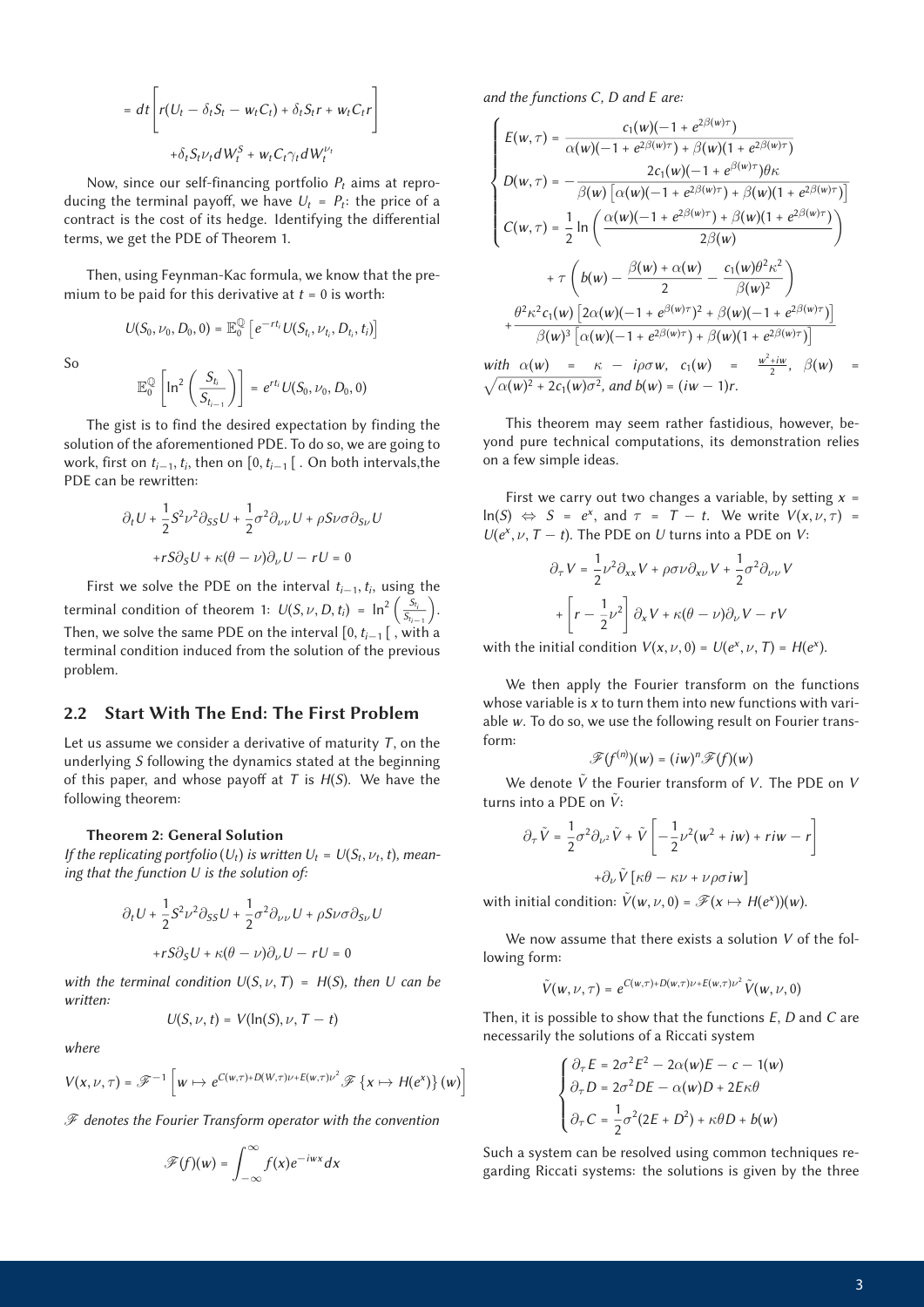expressions displayed in Theorem 2.

So, if *V˜* follows the above-mentioned form, necessarily *C*, *D* and *E* are the expressions of Theorem 2. Reciprocally, if we consider such a function  $\tilde{V}$ , it is straightforward, albeit a bit long, to see that it verifies the desired PDE.

This gives us that:

$$
V(x, \nu, \tau) = \mathcal{F}^{-1} \left[ w \mapsto e^{C(w, \tau) + D(w, \tau) \nu + E(w, \tau) \nu^2} \mathcal{F}(x \mapsto H(e^x)) (w) \right]
$$
  
and so the desired result, using  $U(S, \nu, t) = V(\ln(S), \nu, T - t)$ .

After this general theorem, let us go back to our pricing issue. In order to find the solution of our first PDE on *ti*−1, *ti*, we use the general theorem as well as another common result regarding the Fourier transform:

$$
\mathscr{F}[x \mapsto x^n](w) = 2\pi i^n \delta^{(n)}(w)
$$

where  $\delta^{(n)}$  is the distribution such that:

$$
\int_{-\infty}^{\infty} \delta^{(n)} \phi(w) dw = (-1)^n \phi^{(n)}(0)
$$

In our case, the function *H* (terminal condition of the general theorem) is simply equal to:

$$
H(S) = \ln^2\left(\frac{S}{D}\right)
$$

So  $H(e^x) = (x - \ln(D))^2 = x^2 - 2\ln(D)x + \ln^2(D)$ . If we write  $\lambda$ is Fourier transform:

$$
\lambda(w) = 2\pi \left[ -\delta^{(2)}(w) - 2i \ln(D)\delta^{(1)}(w) + \ln^2(D)\delta(w) \right]
$$

Since the inverse Fourier transform is given by:

$$
\mathscr{F}^{-1}(w \mapsto g(w)) = \frac{1}{2\pi} \int_{-\infty}^{\infty} g(w) e^{iwx} dw
$$

This means that

$$
V(x, \nu, \tau) = \mathcal{F}^{-1} \left[ w \mapsto e^{C(w, \tau) + D(w, \tau) \nu + E(w, \tau) \nu^2} \lambda(w) \right]
$$

$$
= \int_{-\infty}^{\infty} e^{C(w, \tau) + D(w, \tau) \nu + E(w, \tau) \nu^2 + iwx}
$$

$$
\left\{ -\delta^{(2)}(w) - 2i \ln(D)\delta^{(1)}(w) + \ln^2(D)\delta(w) \right\} dw
$$

Then *V* can be written:

$$
V(x, \nu, \tau) = \ln^2(D)f(0; x, \nu, \tau) + 2i\ln(D)f'(0; x, \nu, \tau) - f''(0; x, \nu, \tau).
$$

where

 $f(w; x, \nu, \tau) = e^{C(w, \tau) + D(w, \tau)\nu + E(w, \tau)\nu^2 + iwx}$ 

In this expression, we clearly separate *w* and the other variables  $x$ ,  $\nu$  and  $\tau$ , which can be seen as mere parameters. The derivative is now taken regarding the true variable, i.e. *w*.

This gives us the solution of the first PDE, on the time period *ti*−1, *ti*:

$$
U(S, \nu, D, t) = \ln^2(D)f(0; \ln(S), \nu, t_i - t)
$$

+2*i* ln(*D*)
$$
f'(0; ln(S), \nu, t_i - t) - f''(0; ln(S), \nu, t_i - t)
$$

So the price of our derivative contract between *ti*−<sup>1</sup> and *ti* is equal to  $U(S_t, \nu_t, D_t, t)$ .

#### 2.3 The Second Problem

We now have to solve the same PDE, but on the interval [0, *ti*−<sup>1</sup> [ . The terminal condition is at *ti*−<sup>1</sup> and depend on the solution of the PDE on *ti*−1, *ti*.

By continuity of the price at *ti*−1, we know that the price at *t*<sub>*i*−1</sub> is equal to  $U(S_{t_{i-1}}, \nu_{t_{i-1}}, D_{t_{i-1}}, t_{i-1})$ , where *U* is the solution of the first problem.

In order to find the initial price of the derivative paying  $\ln^2\left(\frac{S_t}{D_t}\right)$ lem, with maturity  $t_{i-1}$ . However, to precisely define this ), we are going to consider another pricing probnew pricing problem, first we must refine the expression of  $U(S_{t_{i-1}}, \nu_{t_{i-1}}, D_{t_{i-1}}, t_{i-1})$ , which is going to provide us with the new terminal payoff.

Mathematically, we compute the limit, when  $t > t_{i-1}$ , lim*t*→*ti*−<sup>1</sup> *U*(*S*, ν,*D*, *t*). Indeed, from a mathematical point of view, the function *U* is not define for  $t = t_{i-1}$ .

#### Theorem 3: New Terminal Payo

The price of the derivative paying  $\ln^2 \left( \frac{S_{t_i}}{D_t} \right)$  *at maturity ti can be written at*  $t_{i-1}$ *:* 

$$
U(S_{t_{i-1}}, \nu_{t_{i-1}}, D_{t_{i-1}}, t_{i-1}) = e^{r\Delta t}g(\nu_{t_{i-1}})
$$

*where*  $\Delta t = t_i - t_{i-1}$  *and*  $g$  *a* known polynomial function.

Once again, this theorem may seem fastidious to establish, but the proof is actually rather simple. Indeed, we have just seen that:

$$
U(S, \nu, D, t) = \ln^2(D) f(0; \ln(S), \nu, t_i - t)
$$

First

$$
f(0; \ln(S), \nu, t_i - t) \xrightarrow{t \to t_{i-1}} e^{C(0, \Delta t) + D(0, \Delta t) \nu + E(0, \Delta t) \nu^2 + 0}
$$

+2*i***ln**(*D*)*f*'(0; ln(*S*),  $\nu$ ,  $t_i - t$ ) − *f*''(0; ln(*S*),  $\nu$ ,  $t_i - t$ )

But it is straightforward to verify that:  $E(0, \Delta t) = 0$ ,  $D(0, \Delta t) = 0$ 0 and  $C(0, \Delta t) = -r\Delta t$ . So we simply find:

$$
f(0; \ln(S), \nu, t_i - t) \xrightarrow{t \to t_{i-1}} e^{-r\Delta t}
$$

This result is very helpful since it ensures that the calculations are quite simple. If we focus on  $f'(w; \ln(S), \nu, t_i - t)$ , we have:

$$
f'(w; \ln(S), \nu, t_i - t) = f(w; \ln(S), \nu, t_i - t)
$$

$$
\left\{\partial_w C(w,t_i-t)+\partial_w D(w,t_i-t)\nu+\partial_w E(w,t_i-t)\nu^2+i\ln(S)\right\}
$$

So when  $t \to t_{i-1}$  and  $w = 0$ , we find that the limit of the first derivative of *f* (whose sole variable is *w*) is equal to:

$$
e^{-\Delta t} \left\{ \partial_w C(0, \Delta t) + \partial_w D(0, \Delta t) \nu + \partial_w E(0, \Delta t) \nu^2 + i \ln(S) \right\}
$$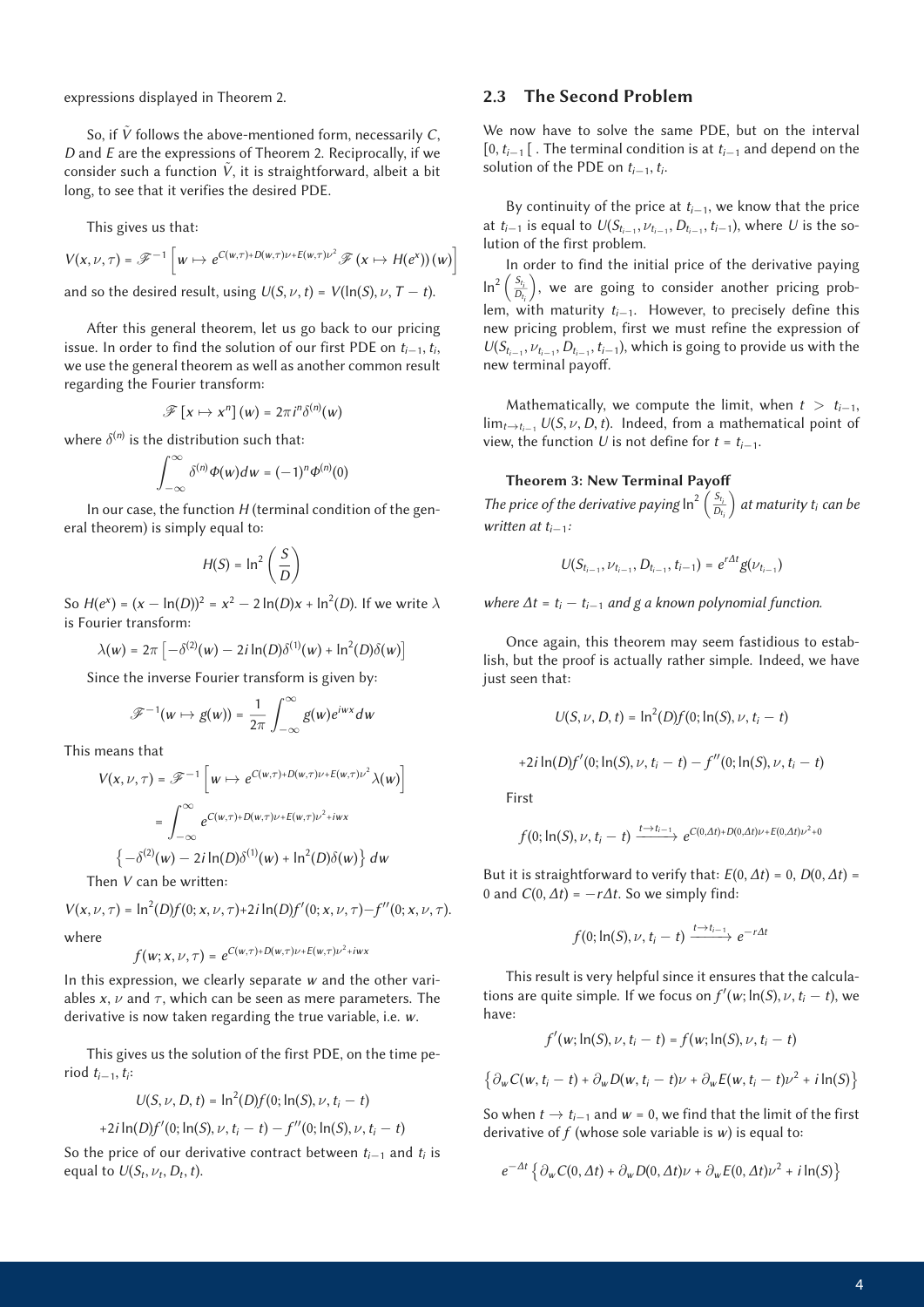The same goes for the second derivative: it is just that the expressions are slightly longer. We do not display here all the calculations insofar as they are similar to what was done for the first derivative.

At the end, we find that the expression of the limit of  $U(S, \nu, D, t)$  when  $t \rightarrow t_{i-1}$  is equal to:

$$
e^{-\Delta t} \left( g(\nu) + \ln^2 \left( \frac{S}{D} \right) \right)
$$

where *g* is the following function:

$$
g(\nu) = -\partial_{ww}C(0, \Delta t) - \partial_{ww}D(0, \Delta t)\nu - \partial_{ww}E(0, \Delta t)\nu^2
$$

$$
-(\partial_{w}C(0, \Delta t))^{2} - (\partial_{w}D(0, \Delta t))^{2}\nu^{2} - (\partial_{w}E(0, \Delta t))^{2}\nu^{4}
$$

$$
-2\partial_{w}C(0, \Delta t)\partial_{w}D(0, \Delta t)\nu - 2\partial_{w}C(0, \Delta t)\partial_{w}E(0, \Delta t)\nu^{2}
$$

$$
-2\partial_{w}E(0, \Delta t)\partial_{w}D(0, \Delta t)\nu^{3}
$$

Beyond the length of the expression, it is important to notice that *g* is merely a polynomial function.

By replacing *S* by  $S_{t_{i-1}}$ ,  $\nu$  by  $\nu_{t_{i-1}}$  and *D* by  $D_{t_{i-1}}$ , we find the price at  $t_{i-1}$  of the derivative paying  $\ln^2\left(\frac{S_{t_i}}{D_{t_i}}\right)$  at maturity *ti*:

$$
e^{-r\Delta t}g(\nu_{t_{i-1}})
$$

because  $\ln^2 \left( \frac{S_{t_{i-1}}}{D_{t_{i-1}}} \right)$  $= ln<sup>2</sup>(1) = 0.$ 

This price can now be used as the terminal payoff of a new pricing problem on the interval [0, *ti*−1].

#### Theorem 4: General Solution

*We consider a derivative on the underlying S following a meanreverting Gaussian volatility model: its maturity is denoted T and its terminal payoff is*  $F(\nu_T)$ *. If the replicating portfolio is written*  $P_t = P(S_t, \nu_t, t)$ *, meaning that the function P is the solution of the PDE:*

$$
\partial_t P + \frac{1}{2} S^2 \nu^2 \partial_{SS} P + \frac{1}{2} \sigma^2 \partial_{\nu \nu} P + \rho S \nu \sigma \partial_{S \nu} P
$$

$$
+ r S \partial_S P + \kappa (\theta - \nu) \partial_{\nu} P - r P = 0
$$

*with terminal condition*  $P(S, \nu, T) = F(\nu)$ *, then P can be written:* 

$$
P(S,\nu,t)=\int_{-\infty}^{\infty}e^{-r(T-t)}F(z)d(z;t,T,\nu)dz
$$

*where*  $d_t$  *is the following Gaussian density:* 

$$
d(z;t,T,\nu)=\frac{1}{\sqrt{2\pi}\bar{\sigma}(t,T,\nu)}e^{-\frac{(z-\bar{\mu}(t,T,\nu))^2}{2\bar{\sigma}(t,T,\nu)}}
$$

 $w$ *ith*  $\bar{\mu}(t, T, \nu) = e^{-\kappa (T-t)} \nu + \theta(1 - e^{-\kappa (T-t)})$  and  $\bar{\sigma}(t, T, \nu) =$  $\frac{\sigma^2}{2\kappa}(1 - e^{2\kappa(T-t)}).$ 

The proof relies on the Feynman-Kac formula: thanks to it, we know that

$$
P(S,\nu,t)=\mathbb{E}^{\mathbb{Q}}\left[e^{-r(T-t)}F(\nu_{T})\big|S_{t}=S,\nu_{t}=\nu\right]
$$

The only random variable in this expectation is  $\nu$ <sub>T</sub>. To determine its law, we apply Ito's formula to the process *e*<sup>κ</sup>*t*ν*<sup>t</sup>* :

$$
d(e^{\kappa t}\nu_t)=\kappa\theta e^{\kappa t}dt+\sigma e^{\kappa t}dW_t^\nu
$$

Then, after integrating the above equation between *t* and *T*:

$$
\nu_T = e^{-\kappa (T-t)} \nu_t + \theta (1 - e^{-\kappa (T-t)}) + \int_0^t \sigma e^{\kappa (s-T)} dW_s^{\nu}
$$

The function in the stochastic integral is deterministic, meaning that the integral merely follows a normal law. ν*<sup>T</sup>* is also a Gaussian variable, whose mean and variance are known:

$$
\nu_T \equiv \mathcal{N}\left(e^{-\kappa(T-t)}\nu_t + \theta(1-e^{-\kappa(T-t)}), \frac{\sigma^2}{2\kappa}(1-e^{-2\kappa(T-t)})\right)
$$

We now apply Theorem 4 to our second pricing problem, on the interval  $[0, t_{i-1}]$ : maturity is  $t_{i-1}$  and the payoff function *F* is worth the polynomial function *e*−*r∆tg*.

By construction, the initial value of this second problem is also the initial value of our overall pricing question (maturity *t<sub>i</sub>*, payoff  $\ln^2 \left( \frac{S_{t_i}}{D_t} \right)$ ).

#### Theorem 5

*Based on the above reasoning, we have:*

$$
\mathbb{E}_0^{\mathbb{Q}}\left[\ln^2\left(\frac{S_{t_i}}{S_{t_{i-1}}}\right)\right] = e^{rt_i} \int_{-\infty}^{\infty} e^{-rt_{i-1}} e^{-r\Delta t} g(z) d(z; 0, t_{i-1}, \nu_0) dz
$$

$$
= \int_{-\infty}^{\infty} g(z) d(z; 0, t_{i-1}, \nu_0) dz = \mathbb{E}^{\mathbb{Q}}\left[g(\nu_{t_{i-1}}) \big| S_0, \nu_0\right]
$$

The final calculations are fairly easy. Indeed, *g* is a polynomial function with degree 4, and its coefficients are known. For the sake of readibilty, we denote:

$$
g(z) = \sum_{p=0}^{4} a_p z^p
$$

Therefore:

$$
\mathbb{E}_0^{\mathbb{Q}}\left[\ln^2\left(\frac{S_{t_i}}{S_{t_{i-1}}}\right)\right] = \sum_{p=0}^4 a_p \mathbb{E}_0^{\mathbb{Q}}\left[\nu_{t_{i-1}}^p\right]
$$

We only need to use the four first moments of Gaussian random variable:

$$
\mathbb{E}_{0}^{\mathbb{Q}}\left[\nu_{t_{i-1}}\right] = \bar{\mu}(0, t_{i-1}, \nu_{0})
$$
\n
$$
\mathbb{E}_{0}^{\mathbb{Q}}\left[\nu_{t_{i-1}}^{2}\right] = \bar{\sigma}(0, t_{i-1}, \nu_{0})^{2} + \bar{\mu}(0, t_{i-1}, \nu_{0})^{2}
$$
\n
$$
\mathbb{E}_{0}^{\mathbb{Q}}\left[\nu_{t_{i-1}}^{3}\right] = 3\bar{\mu}(0, t_{i-1}, \nu_{0})\bar{\sigma}(0, t_{i-1}, \nu_{0})^{3} + \bar{\mu}(0, t_{i-1}, \nu_{0})^{3}
$$
\n
$$
\mathbb{E}_{0}^{\mathbb{Q}}\left[\nu_{t_{i-1}}^{4}\right] = 3\bar{\sigma}(0, t_{i-1}, \nu_{0})^{4} + 6\bar{\sigma}(0, t_{i-1}, \nu_{0})^{2}\bar{\mu}(0, t_{i-1}, \nu_{0})^{2}
$$
\n
$$
+ \bar{\mu}(0, t_{i-1}, \nu_{0})^{4}
$$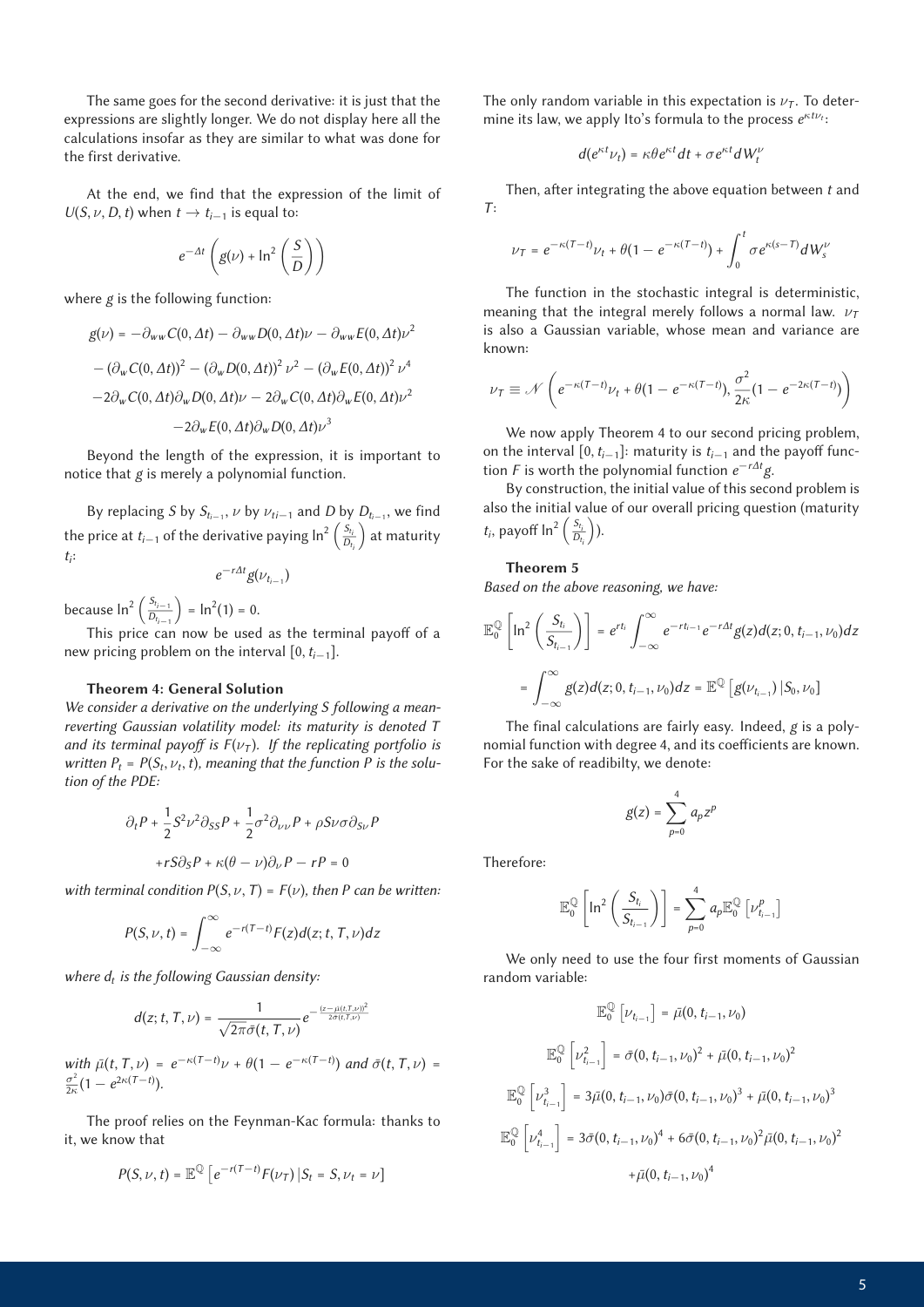So we see that, using the expression for the mean and the variance as stated in Theorem 4, and the expression of coefficients *ap*, that

$$
\mathbb{E}^{\mathbb{Q}}_0\left[\ln^2\left(\frac{S_{t_i}}{S_{t_{i-1}}}\right)\right]
$$

can be rewritten as a polynomial function of the initial volatility value  $\nu_0$ . This function also depends on  $t_{i-1}$ . Furthermore, it is specific to the problem we have consider for index *i*. To take into account all those dependencies, we denote  $h_i(t_{i-1}, \nu_0)$ :

$$
\mathbb{E}_0^{\mathbb{Q}}\left[\ln^2\left(\frac{S_{t_i}}{S_{t_{i-1}}}\right)\right] = h_i(t_{i-1}, \nu_0)
$$

# 3 When All The Pieces Are Put Together

We saw in the first part of our paper that the valuation of a variance swap amounts to:

$$
\mathbb{E}_0^{\mathbb{Q}}\left[\sigma_R^2(0,T)\right] = \frac{A}{N}\sum_{i=1}^N \mathbb{E}_0^{\mathbb{Q}}\left[\ln^2\left(\frac{S_{t_i}}{S_{t_{i-1}}}\right)\right]
$$

To compute such a quantity, we consider the *N* expectations: for  $i = 1..N$ , it is possible to prove that

$$
\mathbb{E}_0^{\mathbb{Q}}\left[\ln^2\left(\frac{S_{t_i}}{S_{t_{i-1}}}\right)\right] = h_i(t_{i-1},\nu_0)
$$

where  $h_i$  is a known function, which is in particular polynomial with respect to its second variable.

This result was established in the second part of our work by considering two consecutive theoretical pricing problems, one on  $t_{i-1}$ ,  $t_i$ , the second on  $[0, t_{i-1}]$ .

So, it is possible to establish an analytical formula for the fair variance strike of a variance swap:

$$
K_v^{fair} = \mathbb{E}^{\mathbb{Q}}_0 \left[ \sigma_R^2(0, T) \right] = \frac{A}{N} \sum_{i=1}^N h_i(t_{i-1}, \nu_0)
$$

## Conclusion

In this paper, we have shown how to mathematically handle the pricing of a variance swap defined discretely with log returns, when the underlying asset follows a mean-reverting Gaussian model. Using log returns on a discrete grid is indeed one of the two typical ways of writing a variance swap on financial markets.

We saw that the valuation problem amounts to calculating *N* expectations, where *N* is number of points on the considered grid. Each one of the expectation can be turned into a simple analytical expression. To achieve such a result, we have considered a new pricing problem, which has then been split into two consecutive pricing problems on different intervals.

Finding a theoretical expression of the fair variance strike of a variance swap is important: the next step would consist in

implementing the formula to see how it can be handled from a numerical point of view, and to compare its efficiency with other pre-existing methods when it comes to the valuation of variance swaps.

## References

- [1] P. Carr and D. Madan. Towards a theory of volatility trading, in volatility: New estimation techniques for pricing derivatives. *Risk publication*, 1998.
- [2] M. Kamal K. Demeterfi, E. Derman and J. Zou. More than you ever wanted to know about volatility swaps. **Technical Report, Goldman Sachs Quantitative Strategies** *Research Notes*, 1999.
- [3] P. Carr and A. Corso. Commodity covariance contracting. *Energy Risk*, 2001.
- [4] S. L. Heston and S. Nandi. Derivatives on volatility: some simple solutions based on observables. *Working paper serier, Federal Reserve Bank of Atlanta*, 2000.
- [5] T. Little and V. Pant. A finite-difference method for valuation of variance swaps. *Journal of Computational Finance*, 2001.
- [6] P. Forsyth H. Windcliff and K. Vetzal. Pricing methods and hedging strategies for volatility derivatives. *Journal of Banking Finance*, 2006.
- [7] S. P. Zhu and G. H. Lian. On the valuation of variance swaps with stochastic volatility. *Applied Math. Comput.*, 2012.
- [8] S. P. Zhu and G. H. Lian. Pricing forward-start variance swaps with stochastic volatility. *Applied Math. Comput.*, 2015.
- [9] X. C. Bi Z. L. Jia and S. G. Zhang. Pricing variance swaps under stochastic volatility with an ornstein-uhlenbeck process. *Journal of Systems Science and Complexity*, 2015.
- [10] W. D. Zheng and Y. K. Kwok. Closed form pricing formulas for discretely sampled generalized variance swaps. *Mathematical Finance*, 2014.
- [11] S. P. Zhu and G. H. Lian. A closed-form exact solution for pricing variance swaps with stochastic volatility. *Mathematical Finance*, 2011.
- [12] E. M. Stein and J. E. Stein. Stock price distributions with stochastic volatlity and interest rate. *Review of Financial Study*, 1991.